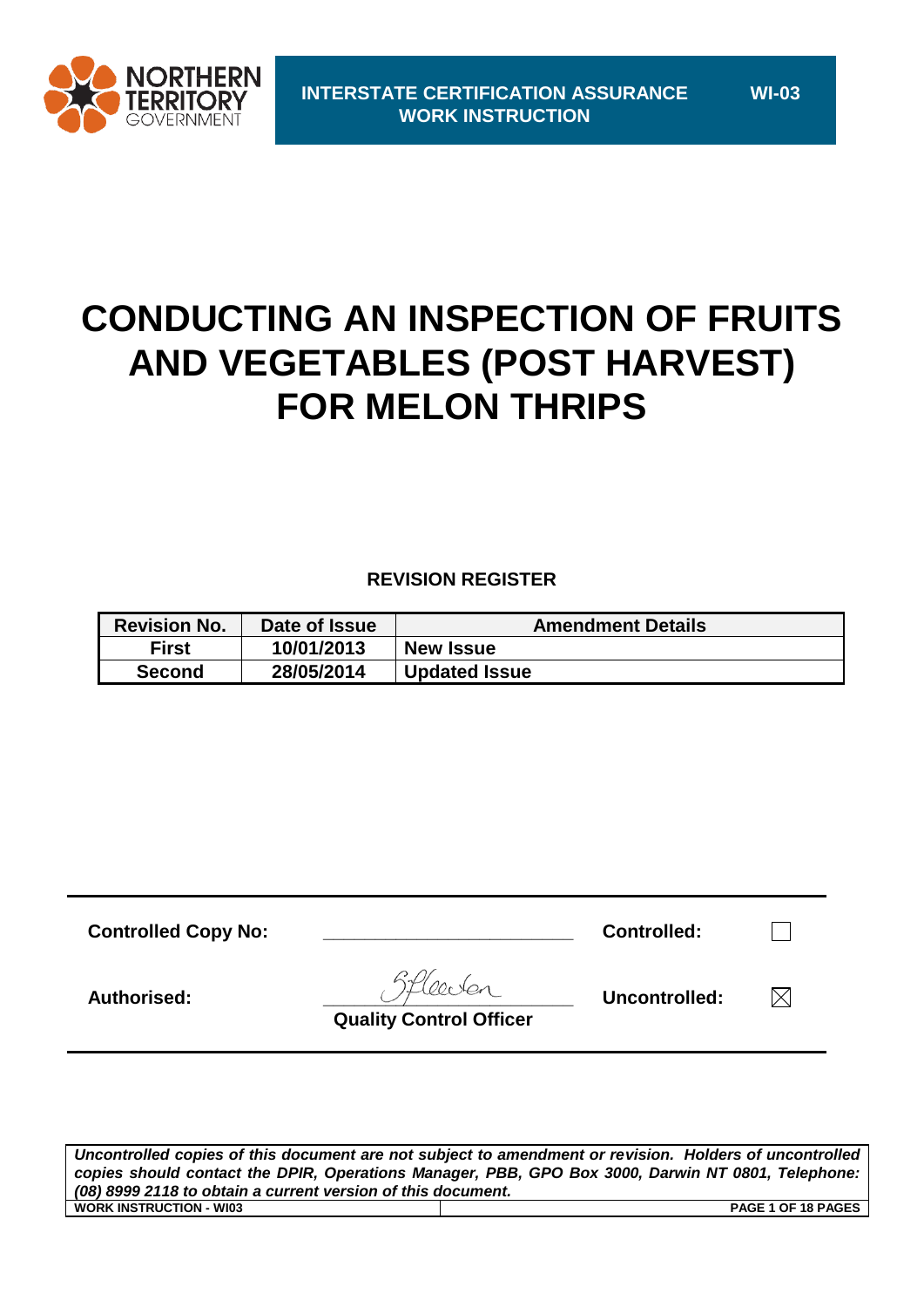# **TABLE OF CONTENTS**

| 1. |       |  |
|----|-------|--|
| 2. |       |  |
| 3. |       |  |
| 4. |       |  |
| 5. |       |  |
| 6. |       |  |
|    | 6.1   |  |
|    | 6.1.1 |  |
|    | 6.1.2 |  |
|    | 6.1.3 |  |
|    | 6.1.4 |  |
|    | 6.1.5 |  |
|    | 6.2   |  |
|    | 6.3   |  |
|    | 6.4   |  |
|    | 6.5   |  |
|    | 6.6   |  |
|    | 6.6.1 |  |
|    | 6.7   |  |
| 7. |       |  |
|    |       |  |
|    |       |  |
|    |       |  |
|    |       |  |
|    |       |  |
|    |       |  |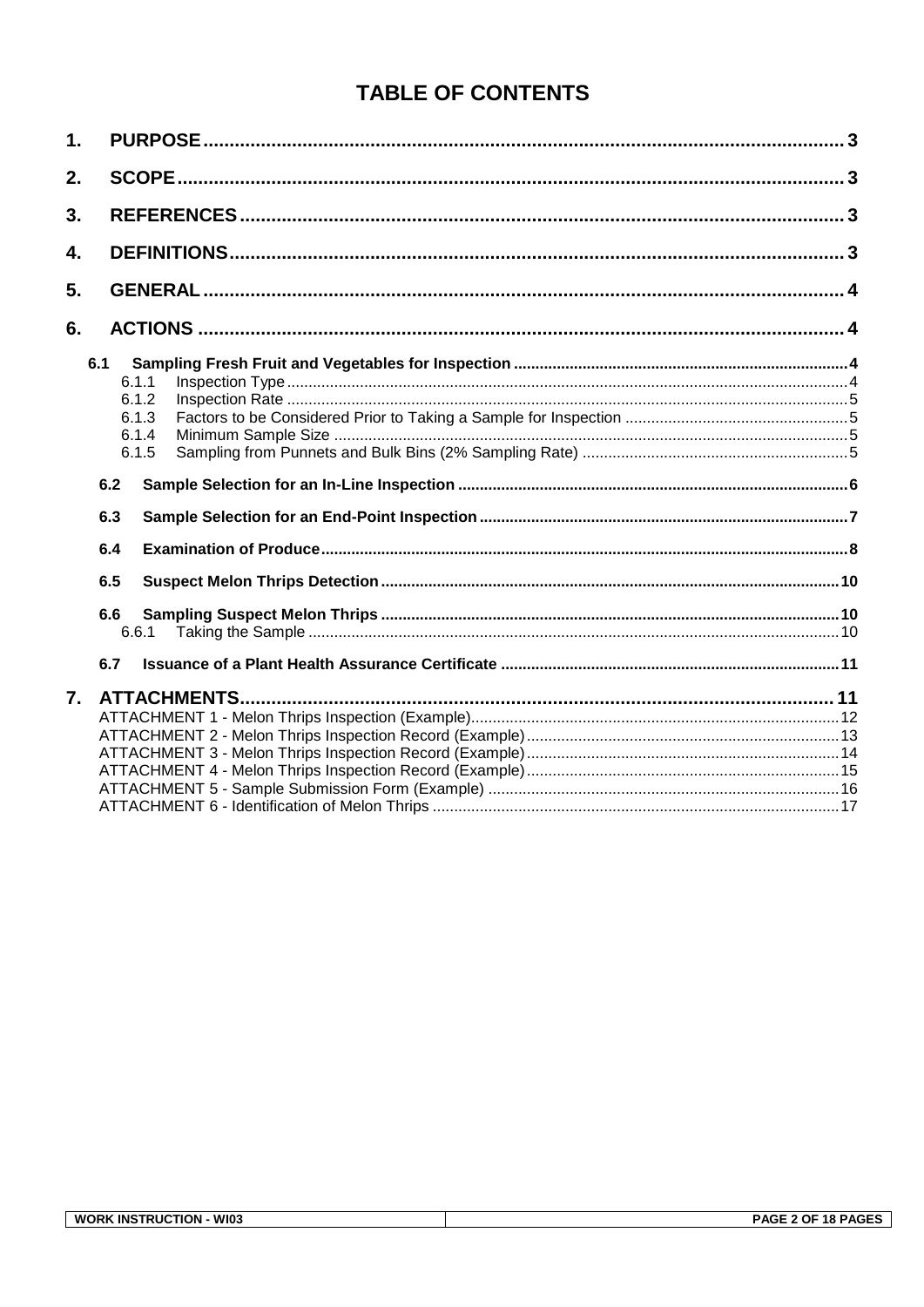

**WI-03**

**1. PURPOSE**

The purpose of this work instruction is to provide guidelines for the inspection of fresh fruit and vegetables for melon thrips. This instruction does not encompass specific protocol inspections for other pests or disease that may be required for some States or Territories.

#### **2. SCOPE**

This work instruction covers the requirements for the inspection of fresh fruit and vegetables requiring certification for freedom from melon thrips and movement from Northern Territory to another State of Territory within Australia by an Approved Inspection Officer*.*

#### **3. REFERENCES**

**WI-02** Guidelines for Completion of Plant Health Assurance Certificates.

- **ICA-38** Inspection of Fruits and Vegetables (Post Harvest), Live Plants, Cut Flowers and Foliage for Melon Thrips.
- **CA-MSS-01** Inspection and Treatment of Plants and Plant Products for Melon Thrips, Silverleaf and Spiralling Whiteflies.

#### **4. DEFINITIONS**

**Approved Inspection Officer** means a person who has completed approved training in the detection and recognition of melon thrips and who is authorised to conduct inspections on behalf of the business by having their name and signature on a register of approved inspection officers maintained by the business.

**Assurance Certificate** means a Plant Health Assurance Certificate.

**Authorised Signatory** means a person whose name and specimen signature is included as an Authorised Signatory on the Business's Application for Accreditation.

**Business** means the legal entity responsible for the operation of the facility and the ICA/CA arrangement detailed in the Business' Application for Accreditation.

**CA** means a Certification Assurance arrangement.

**Certified/Certification** means covered by a valid Plant Health Assurance Certificate.

**Consignment** means a quantity of packed produce described on one Plant Health Assurance Certificate by a single consignee. A consignment may contain a number of lots.

**DPIR** means the Department of Primary Industry and Resources.

**End-point Inspection** means the process by which a representative sample is drawn and inspected from the finalised consignment prior to certification.

**Facility** means the location where plants are assembled, inspected, securely stored, certified and dispatched.

**Homogeneous** means produce that is all of the same or similar kind or nature.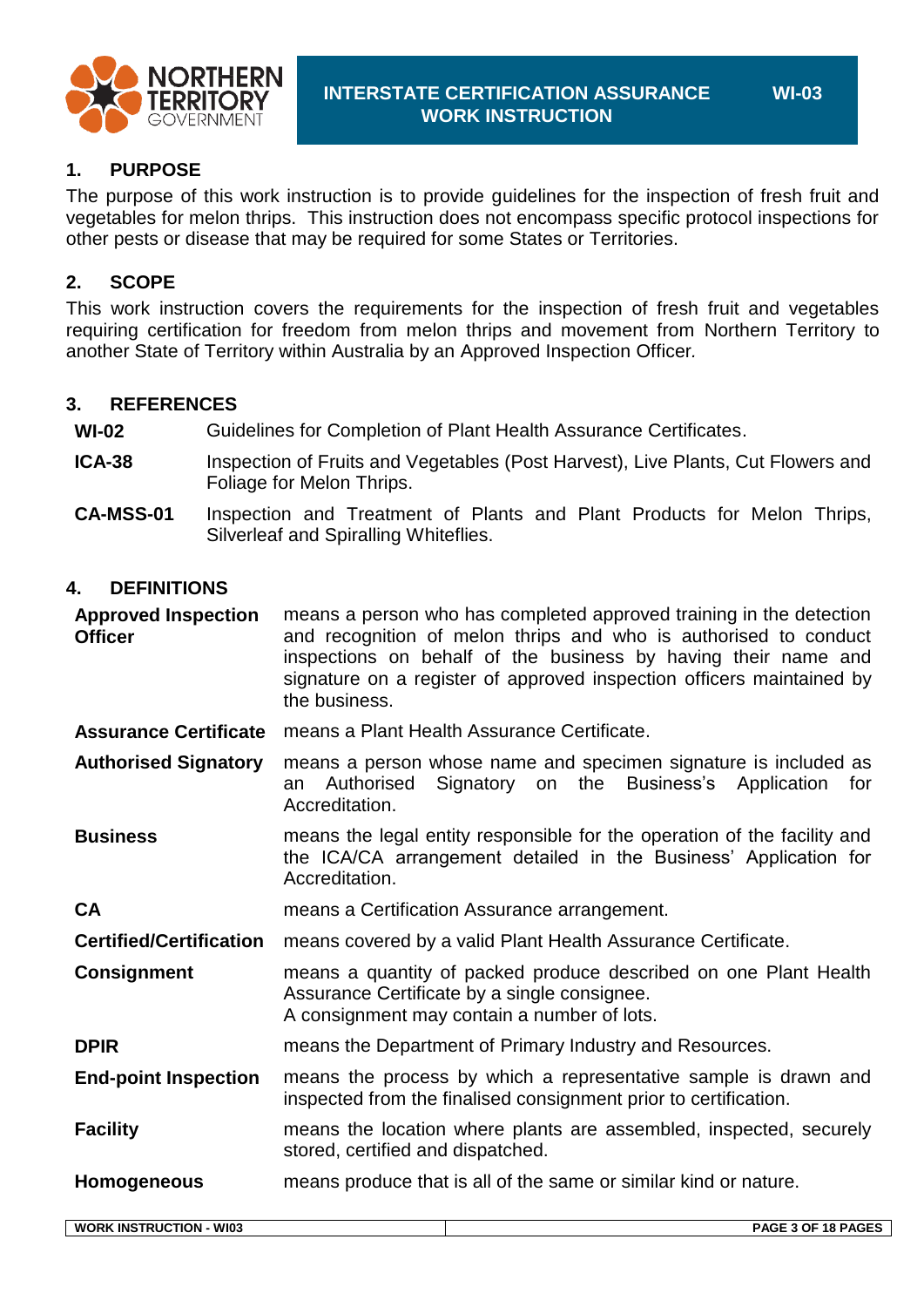

#### **INTERSTATE CERTIFICATION ASSURANCE WORK INSTRUCTION**

**WI-03**

| <b>ICA</b>                                          | means Interstate Certification Assurance.                                                                                                                                                                                                        |
|-----------------------------------------------------|--------------------------------------------------------------------------------------------------------------------------------------------------------------------------------------------------------------------------------------------------|
| <b>In-line Inspection</b>                           | means the process by which a representative sample of packed<br>product is drawn from a lot and inspected during the processing and<br>packing of the produce.                                                                                   |
| <b>Inspection</b>                                   | means the act of inspecting produce to determine if the entry<br>conditions or melon thrips freedom requirements of the importing State<br>or Territory have been met.                                                                           |
| Lot                                                 | means a quantity of homogeneous product assembled for inspection at<br>one place at one time. A lot could consist of product from one or more<br>growers/blocks/properties.                                                                      |
| <b>Melon Thrips</b>                                 | means all stages of Thrips palmi (Karny) including egg, nymph and<br>adult.                                                                                                                                                                      |
| <b>MT</b>                                           | means melon thrips.                                                                                                                                                                                                                              |
| Package                                             | means the complete outer covering or container used to transport and<br>market the produce.                                                                                                                                                      |
| <b>Packed Product</b>                               | means produce that has been packed into its final package. For live<br>plants, final packaging may mean a plant(s) in a growing unit or a bare<br>rooted plant.                                                                                  |
| <b>Produce</b>                                      | means fruits and vegetables, but excludes seeds, underground parts<br>and dried or processed plant materials.                                                                                                                                    |
| <b>Plant Health</b><br><b>Assurance Certificate</b> | means a certificate issued by an Authorised Signatory under an<br>ICA/CA arrangement stating that the plant or other thing described on<br>the certificate meets a specified treatment, condition, pest or area<br>freedom or other requirement. |
| <b>Thrips</b>                                       | means all stages of Thrips spp. including egg, nymph and adult.                                                                                                                                                                                  |
| <b>Unit (Fruit and</b><br><b>Vegetables)</b>        | means a single fruit or vegetable, bunch, head/floret, stem or bunch of<br>leaves.                                                                                                                                                               |

## **5. GENERAL**

This Work Instruction refers to key elements of the Interstate Certification Assurance Operational Procedure Inspection of Fruits and Vegetables (Post Harvest), Live Plants, Cut Flowers and Foliage for Melon Thrips (ICA38) and the Certification Assurance arrangement Operational Procedure Inspection and Treatment of Plants and Plant Products for Melon Thrips, Silverleaf and Spiralling Whiteflies (MSS01) that require further explanation to a task or activity. Persons responsible **must** ensure they refer to the relevant sections of the Operational Procedure before applying any task in this Work Instruction.

## **6. ACTIONS**

## **6.1 Sampling Fresh Fruit and Vegetables for Inspection**

#### <span id="page-3-0"></span>**6.1.1 Inspection Type**

The Approved Inspection Officer **shall** inspect fresh fruit and vegetables by one of two types.

#### 1. End-point inspection;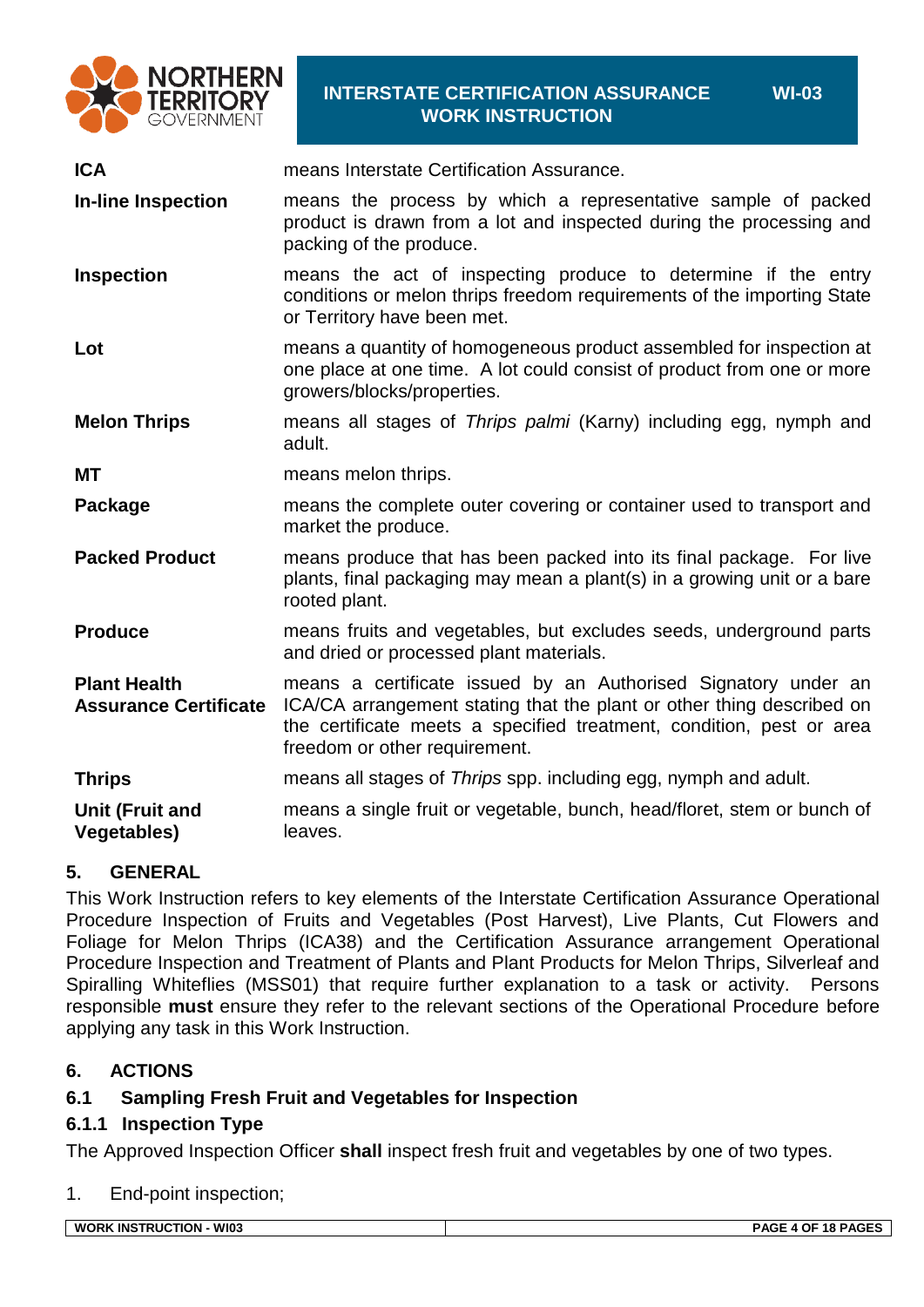

#### **OR**

#### 2. In-line inspection.

#### <span id="page-4-0"></span>**6.1.2 Inspection Rate**

The Approved Inspection Officer **shall** inspect fresh fruit and vegetables by end-point or in-line inspection at one of the following rates:

• 600 units;

**OR**

2% of the number of packages;

**OR**

whichever is the greater.

## **6.1.3 Factors to be Considered Prior to Taking a Sample for Inspection**

An Approved Inspection Officer may be presented with a mixed consignment or lot from which they will be required to draw a sample and inspect.

Mixed consignments and lots present unique problems regarding homogeneity and require special consideration with regard to sampling.

The Approved Inspection Officer **shall** consider the following factors when making a decision on how to sample from a mixed consignment or lot:

- treatments (where known) that have been applied to control certain pests and disease;
- history of previous melon thrips detections (where known) associated with a particular production area, produce type or grower;
- the quantity of a particular fruit or vegetable within the lot or consignment; and
- the number of different growers/packers associated with the lot or consignment.

#### **6.1.4 Minimum Sample Size**

A minimum of three (3) packages will be drawn when undertaking an inspection using the 2% sampling rate.

Where the Approved Inspection Officer identifies that the number of units in a consignment or lot is less than the required 600 units (i.e. pre-determined unit number inspection e.g. 600 units), the Approved Inspection Officer **shall** examine all units in the consignment.

## **6.1.5 Sampling from Punnets and Bulk Bins (2% Sampling Rate)**

Individual punnets are considered as packages for the purposes of sampling.

When undertaking an inspection using the 2% sampling rate and where produce is presented in bulk bins or other large containers, the Approved Inspection Officer **shall** ensure that all produce in the bulk bin or container is drawn for examination for the purposes of sampling.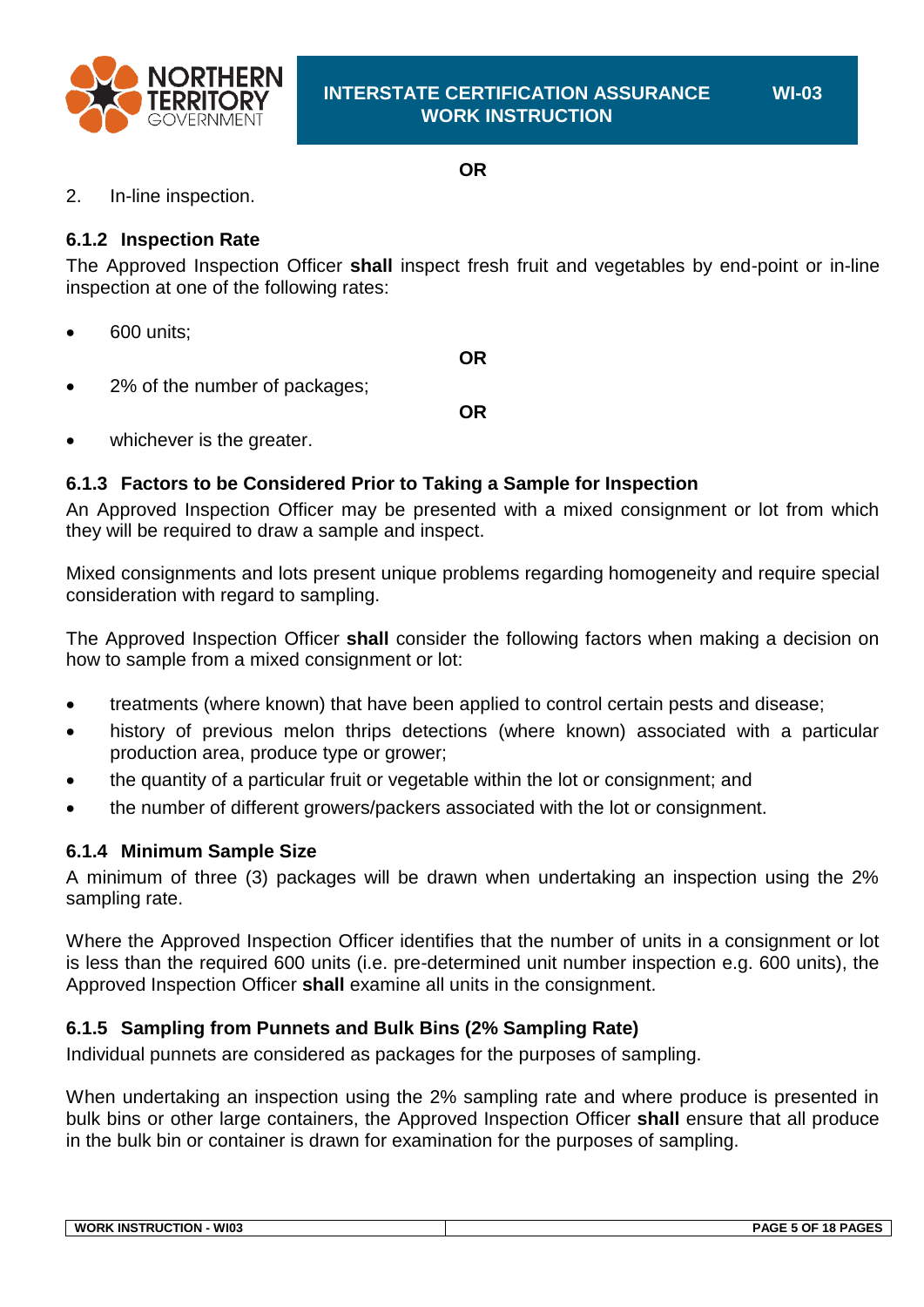

**WI-03**

#### **6.2 Sample Selection for an In-Line Inspection**

An In-line inspection **shall** involve the selection and inspection of packed produce drawn from a lot and inspected during the processing and packing of the produce.

The Approved Inspection Officer **shall** sample packages at the predetermined inspection rate [\(refer 6.1.2\)](#page-4-0) from the packing line and move the packages to the inspection facility for examination [\(refer 6.4\)](#page-7-0).

*The following are two examples of how to sample produce during an In-line Inspection.*

*Example A – In-line 600 Unit Inspection*

*An Approved Inspection Officer is presented with 200 field bins of tomatoes from one grower (A Smith) of which three consignments consisting of 450 cartons each are to be consigned to Tasmania.*

*The Certification Controller of the packing shed advises the Approved Inspection Officer that the packing period to pack out that grower's tomatoes will be 3 hours. The Approved Inspection Officer calculates the rate at which the samples are to be drawn from the processing line to obtain a 600 unit sample as follows:*

*The Approved Inspection Officer calculates:*

- *3 hour packing period for 200 field bins from one grower (one lot);*
- *600 units are to be drawn over a 3 hour packing period = 100 units per ½ hour;*
- *unit count per carton of tomatoes = approximately 60 to 80 units;*
- *a minimum of 2 cartons (final packaging) will need to be drawn every ½ hour from the processing line.*

*The Approved Inspection Officer examines 100% of each unit within each sample package until the required 100 units have been reached for each interval. The Approved Inspection Officer shall not examine more than 100 units at each interval.*

*Note: The sampling rate selected has provided sufficient time to fully inspect the units as they are drawn during each period.*

*(Refer Attachment 1 for the completed Melon Thrips Inspection Record for Example A).*

*Example B – In-line 2% Inspection*

*An Approved Inspection Officer is presented with 200 field bins of tomatoes from one grower (A Smith) of which three consignments consisting of 450 cartons each are to be consigned to South Australia.*

*The Certification Controller of the packing shed advises the Approved Inspection Officer that the packing period to pack out that grower's tomatoes will be 3 hours. The Approved Inspection Officer calculates the rate at which the samples are to be drawn from the processing line to obtain a 2% sample as follows:*

*The Approved Inspection Officer calculates:*

- *3 hour packing period for 100 field bins from one grower (one lot);*
- *200 cartons per hour packed;*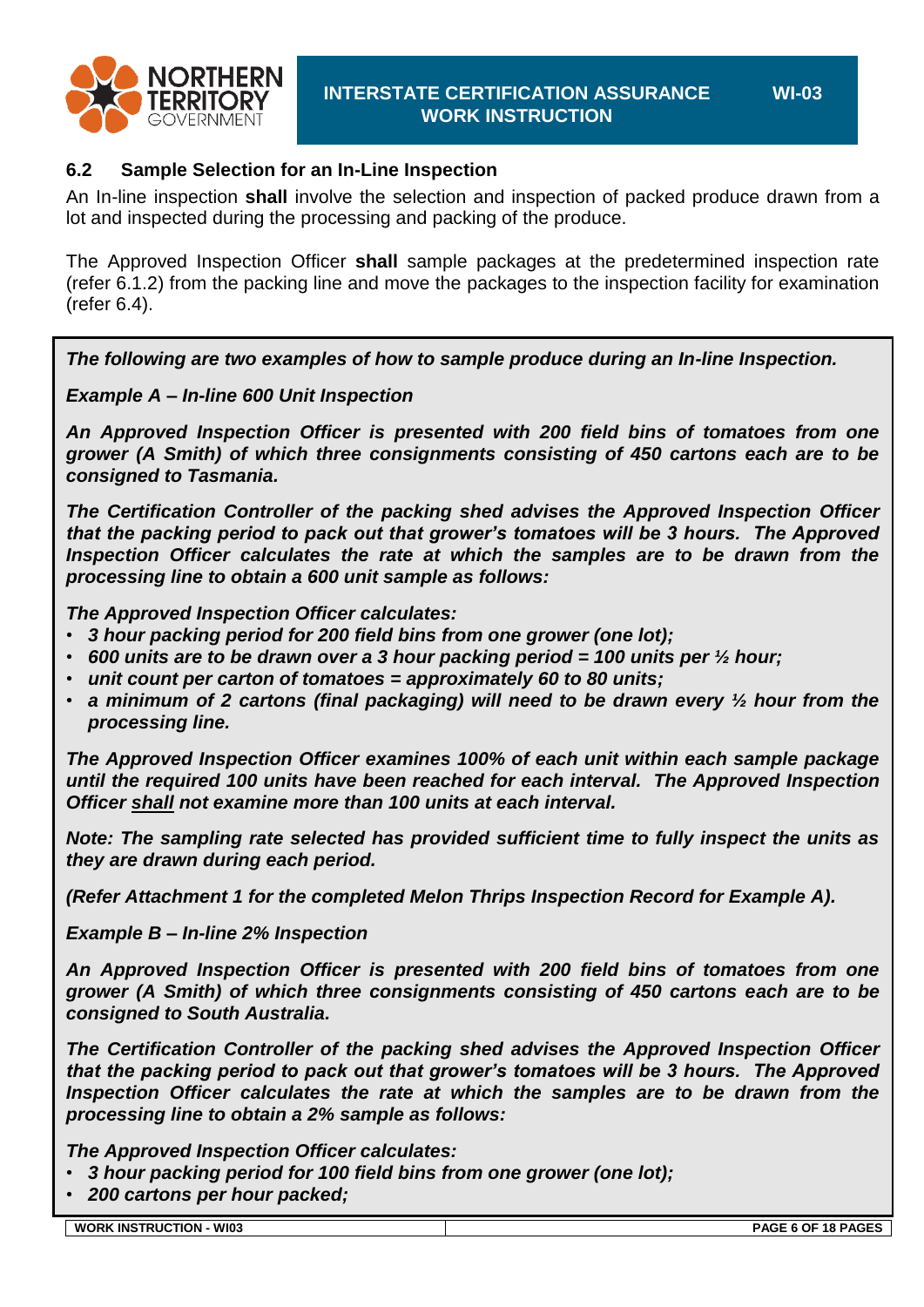

- *600 cartons packed over a 3 hour packing period;*
- *one (1) in fifty (50) or 4 cartons (final packaging) per hour need to be drawn from the processing line;*
- *12 cartons inspected over 3 hour packing period.*

*The Approved Inspection Officer examines 100% of each unit within each sample carton.*

*Note: The sampling rate selected has provided sufficient time to fully inspect the units as they are drawn during each period.*

*(Refer [Attachment 2](#page-12-0) for the completed Melon Thrips Inspection Record for Example B).*

#### **6.3 Sample Selection for an End-Point Inspection**

End-point inspections are only carried out on consignments that have been finalised.

The Approved Inspection Officer **shall** sample packages at the predetermined inspection rate [\(refer 6.1.2\)](#page-4-0) from the consignment and move the packages to the inspection facility ready for examination [\(refer 6.4\)](#page-7-0).

*The following are two examples of how to sample produce for an End-point Inspection.*

*Example C – End-point 600 Unit Inspection*

*An Approved Inspection Officer is presented with a mixed consignment of produce to be consigned to South Australia. The consignment consists of 344 cartons and comprises:*

- *72 cartons of tomatoes from grower/packer A Smith;*
- *56 cartons of rockmelons from grower/packer B Brown;*
- *144 cartons of button squash and 72 cartons of zucchini from grower/packer C. Blogs.*

*The Approved Inspection Officer calculates that:*

- *A Smith's 72 cartons represent 21% of the consignment;*
- *B Brown's 56 cartons represent 16% of the consignment;*
- *C Blogs' 144 cartons of (button squash) represent 42% and 72 cartons of (zucchini) represent 21% of the consignment respectively.*

*The Approved Inspection Officer determines that the proportion of produce to be examined from each grower will be based on the percentage of each growers produce in the consignment.*

*The Approved Inspection Officer calculates the number of units to examine from each grower as follows:*

*The number of A Smith's tomatoes to examine is 600 × 21% = 126 units.*

*The number of B Brown's rockmelons to examine is 600 × 16% = 96 units.*

*The number of C Blogs' button squash to examine is 600 × 42% = 252 units, and the number of zucchini to examine is 600 x 21% = 126 units.*

*The Approved Inspection Officer draws cartons at random from each grower until they have examined the required number of units. The Approved Inspection Officer ensures that at least one sample carton is taken from each grower.*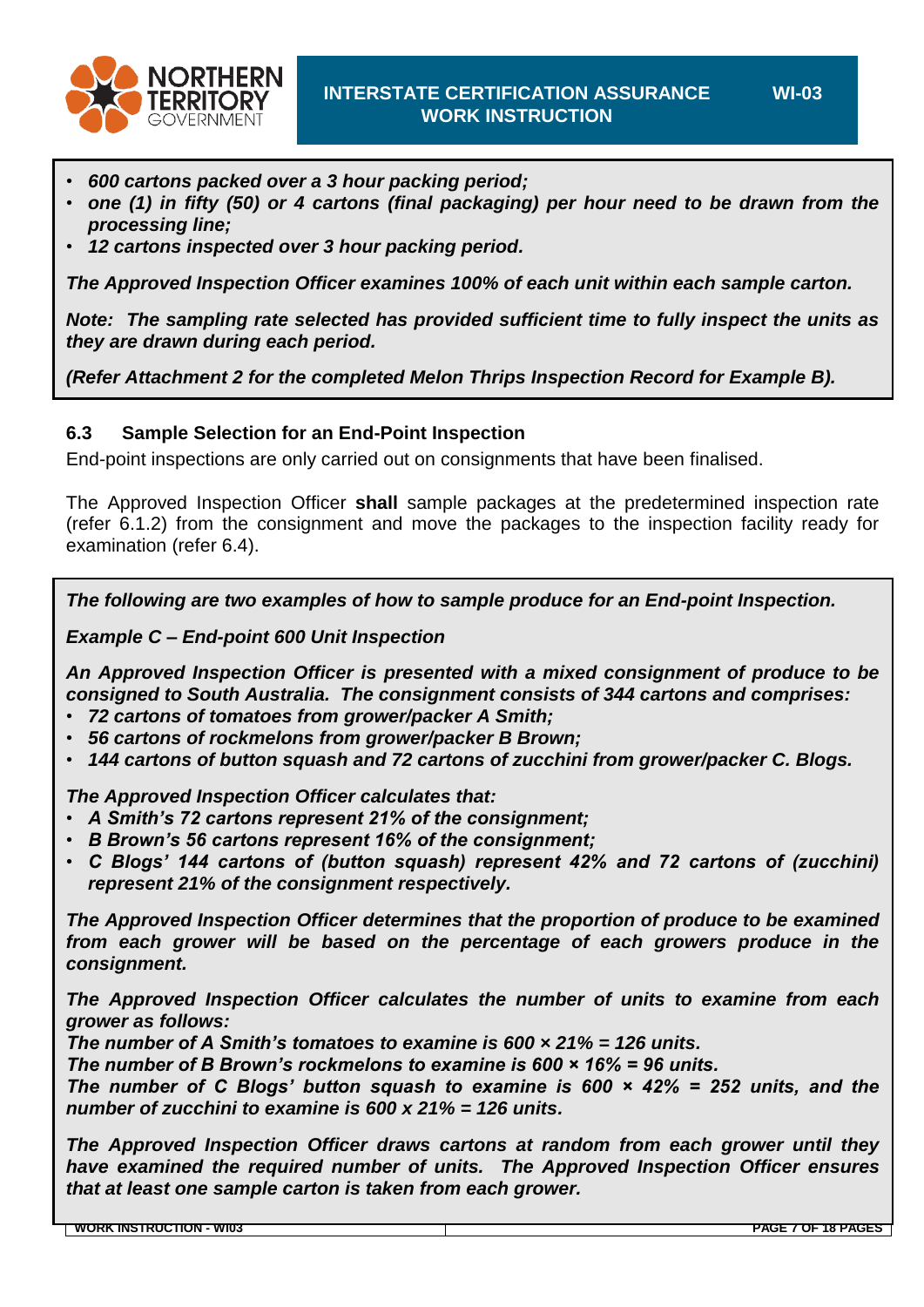

*(Refer [Attachment 3](#page-13-0) for the completed Melon Thrips Inspection Record for Example C).*

*Example D – End Point 2% Inspection.*

*An Approved Inspection Officer is presented with a mixed consignment of 10 pallets of red and green capsicums which are to be consigned to South Australia. The consignment comprises:*

*Six (6) pallets of red capsicums and four (4) pallets of green capsicums from grower/packer J Smith.*

*The consignment totals 720 cartons with each pallet comprising 72 cartons.*

*The Approved Inspection Officer calculates that there are:*

- *432 cartons of red capsicums representing 60% of the consignment; and*
- *288 cartons of green capsicums representing 40% of the consignment.*

*The Approved Inspection Officer determines that the proportion of packages to be sampled will be based on the percentage of red and green capsicums in the consignment.*

*The Approved Inspection Officer calculates the number of red and green capsicum sample packages to take as follows:*

- *2% × 432 packages = 9 packages (always round up to next whole number).*
- *2% × 288 packages = 6 packages (always round up to next whole number).*

*The Approved Inspection Officer draws sample packages at random from each pallet until they have 15 packages (9 red and 6 green capsicum packages). The Approved Inspection Officer ensures that at least one sample package is taken from each pallet.*

*The Approved Inspection Officer examines 100% of units within each sample carton.*

*(Refer [Attachment 4](#page-11-0) for the completed Melon Thrips Inspection Record for Example D.*

#### <span id="page-7-0"></span>**6.4 Examination of Produce**

The Approved Inspection Officer **shall** examine produce from sampled packages after drawing the required number of packages depending on the inspection type and rate (refer [6.1.1](#page-3-0) and [6.1.2\)](#page-4-0).

Where a 2% rate is nominated by the Certification Controller, an Approved Inspection Officer **shall** examine 100% of produce contained in each sample package.

Where a 600 unit rate is nominated by the Certification Controller, the Approved Inspection Officer **shall** not examine more than 600 units.

All produce examinations **shall** be carried out by the Approved Inspection Officer.

The Approved Inspection Officer **shall**:

- 1. move all sample packages (including bulk bins) to the inspection facility;
- 2. record information on the Melon Thrips Inspection Record in accordance with section 7.6.1 of ICA-38 and/or section 7.4.1 of MSS-01;

3. place sample cartons (where possible) on the inspection bench;

**WI-03**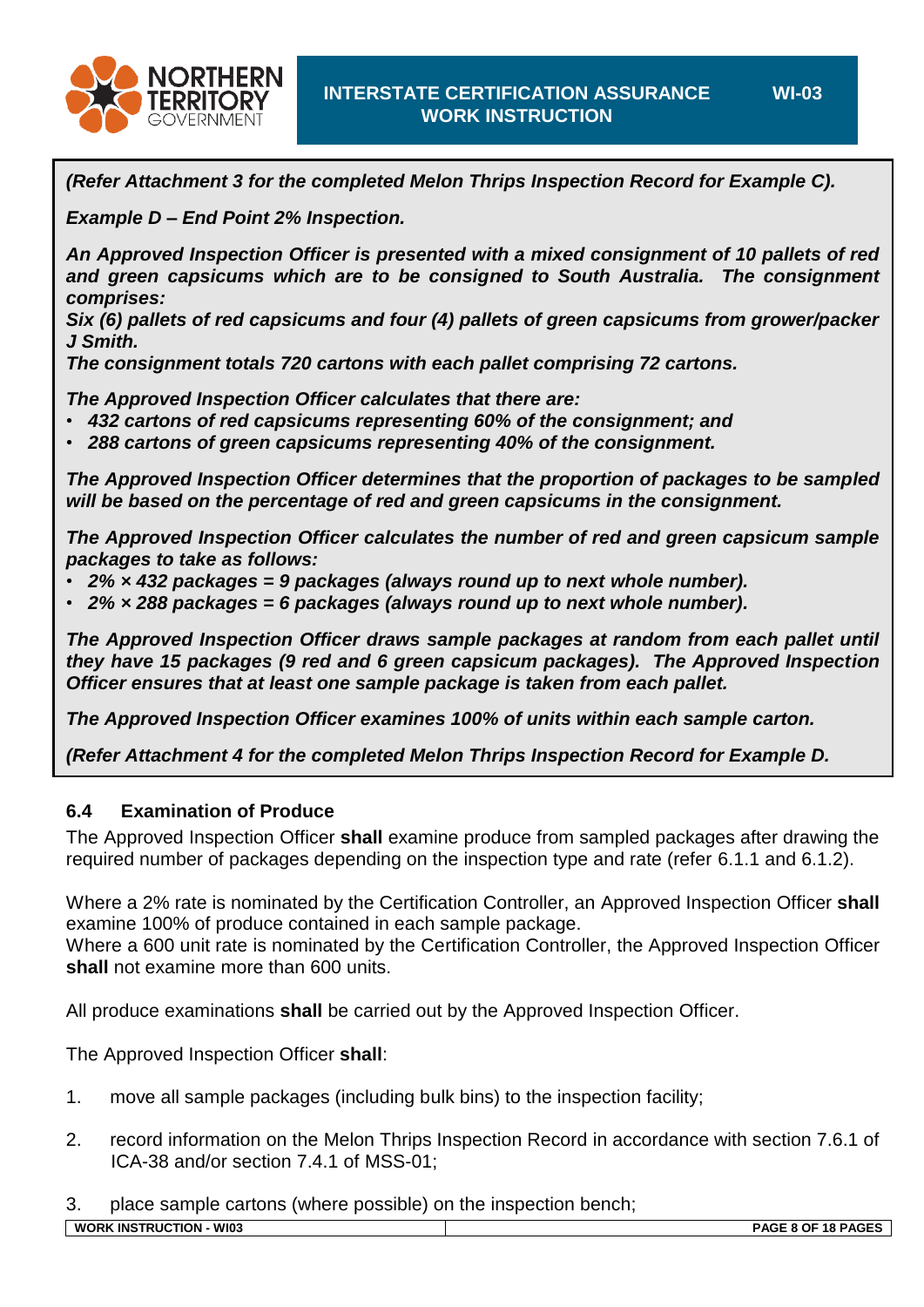

**WI-03**

Where it is not possible to place the sample package on the inspection bench, the Approved Inspection Officer **shall** remove the produce from the packaging (e.g. bulk bins) and place on the inspection bench.

4. visually examine the required number of units [\(refer 6.1.2\)](#page-4-0) within each sample package for melon thrips;

Whilst examining the produce the Approved Inspection Officer will rotate the unit so that 100% of the surface area is inspected. Particular attention **shall** be paid to areas that may provide shelter to pest such as the flower and stem end of the produce. Attention should also be given to the calyx on produce where it is still attached i.e. capsicums, tomatoes and strawberries. In addition, potential sites of pest infestation such as cracks, splits, bruises, rots and other blemishes **shall** be closely examined.

The Approved Inspection Officer will use, as necessary, a hand lens of at least X10 magnification or similar device to assist in the examination of the produce and detection of melon thrips.

In the case of leafy produce the Approved Inspection Officer, whilst holding onto the stem end, invert and shake/tap the produce over a clean white inspection tray for a minimum of 10 seconds to dislodge any insects. The Approved Inspection Officer will then inspect the tray for signs of melon thrips. This process is to be repeated until the required number of units has been inspected.

In the case of produce such as beans and peas, the Approved Inspection Officer **shall** place a single layer of the produce into a clean white inspection tray. The Approved Inspection Officer will then shake the tray for a minimum of 10 seconds in a manner that will dislodge any insects. The Approved Inspection Officer will then remove the produce and inspect the tray for signs of melon thrips. This process is to be repeated until the required number of units has been inspected.

The Approved Inspection Officer **should** ensure that any tapping and shaking during the inspection does not damage the sample unit.

Where packages are fully unpacked during the examination of the produce, the Approved Inspection Officer **shall** examine the sample package, including the lid for the presence of suspect melon thrips.

An Approved Inspection Officer may remove the peel/skin or cut produce that is being examined to investigate for the presence of melon thrips. All produce that has been peeled or cut must be discarded.

- 5. place the sampled units back into the package, where applicable, until the sample package has been fully repacked;
- 6. return the sample packages to the consignment or lot following the inspection;
- 7. record information on the Melon Thrips Inspection Record in accordance with Section 7.6.4 of ICA-38 and/or section 7.4.4 of MSS-01.

| WI03<br><b>WORK INSTRUCTION</b> | PAGE 9 OF 18 PAGES |
|---------------------------------|--------------------|
|                                 |                    |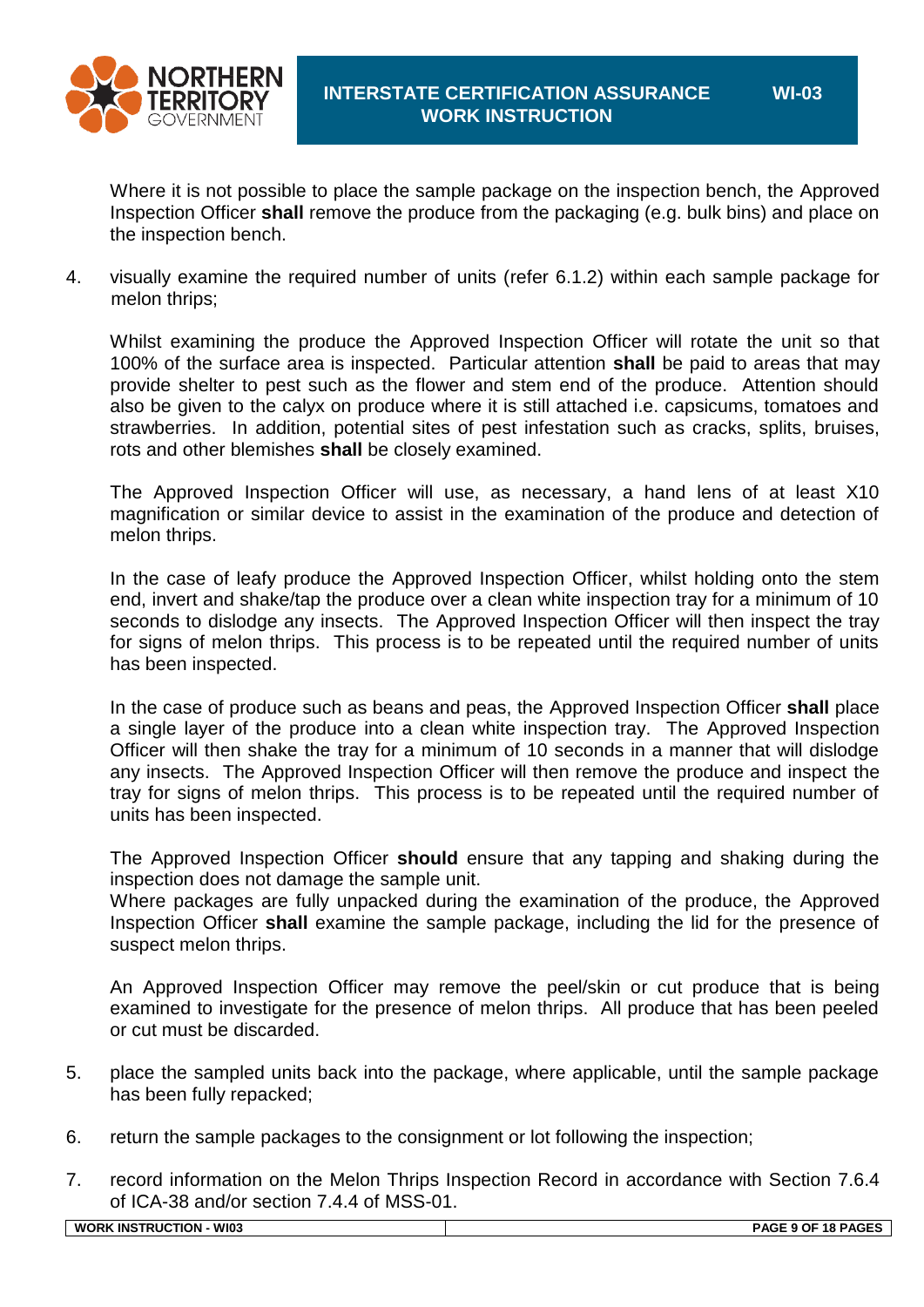

#### **6.5 Suspect Melon Thrips Detection**

The Approved Inspection Officer **shall** immediately advise the Certification Controller of the detection of suspect melon thrips. The Approved Inspection Officer **shall** take a sample and reject and segregate all produce in the consignment or lot until the sample results are returned to the business.

The Approved Inspection Officer **shall** determine by reference illustrations and photographs (refer [Attachment 6](#page-16-0) Identification of Melon Thrips) whether the sample is suspect melon thrips.

Should the Approved Inspection Officer determine the sample to be suspect melon thrips, the sample **shall** be submitted to DPIF Entomology in accordance with section 7.7.1 or 7.7.2 of ICA-38 and/or section 7.5.2 of MSS-01.

If the suspect thrips is subsequently confirmed not to be melon thrips by the DPIF Entomologist, all rejected product that is held in the consignment or lot may be reconsidered for certification provided all requirements of ICA-38 and/or MSS-01 have been met.

#### **6.6 Sampling Suspect Melon Thrips**

#### **6.6.1 Taking the Sample**

All suspect melon thrips samples **must** be taken and submitted to DPIF Entomology by an Approved Inspection Officer. Where possible, more than one sample **shall** be submitted.

The Approved Inspection Officer **shall** take each sample by:

- 1. carefully retrieving the suspect melon thrips with an appropriate instrument i.e. brush, forceps or scalpel;
- 2. placing the suspect melon thrips in a specimen bottle that contains an appropriate preservative material i.e. methylated spirits; Where a suspect melon thrips is contained on produce, the produce or part of the produce with the suspect melon thrips **must** be wrapped in damp paper towel and placed into a plastic sealable bag without a preservative material i.e. methylated spirits.
- 3. completing a Sample Submission Form in accordance with section 7.7.3 of ICA-38 and/or section 7.5.3 of MSS-01 (refer [Attachment 5](#page-15-0) for correctly completed example) for each sample taken; and
- 4. placing the specimen bottle or produce (if applicable) along with completed sample submission form into a sealable plastic bag.

The Approved Inspection Officer **shall** forward the sample to DPIF Entomology within 24 hours of the sample being taken.

Where a suspect pest sample cannot be delivered in person by an Approved Inspection Officer, the sample **shall** be forwarded by secured mail or courier to DPIF Entomology for identification.

| <b>WI03</b><br>$-011C$<br>W <sub>C</sub><br>. INS<br>∩RK<br>. ΓΙΟΜ<br>. | $\sim$<br>$\overline{\phantom{a}}$<br>10<br>…ו^י<br>-אפ<br>. JF<br>. . |
|-------------------------------------------------------------------------|------------------------------------------------------------------------|
|                                                                         |                                                                        |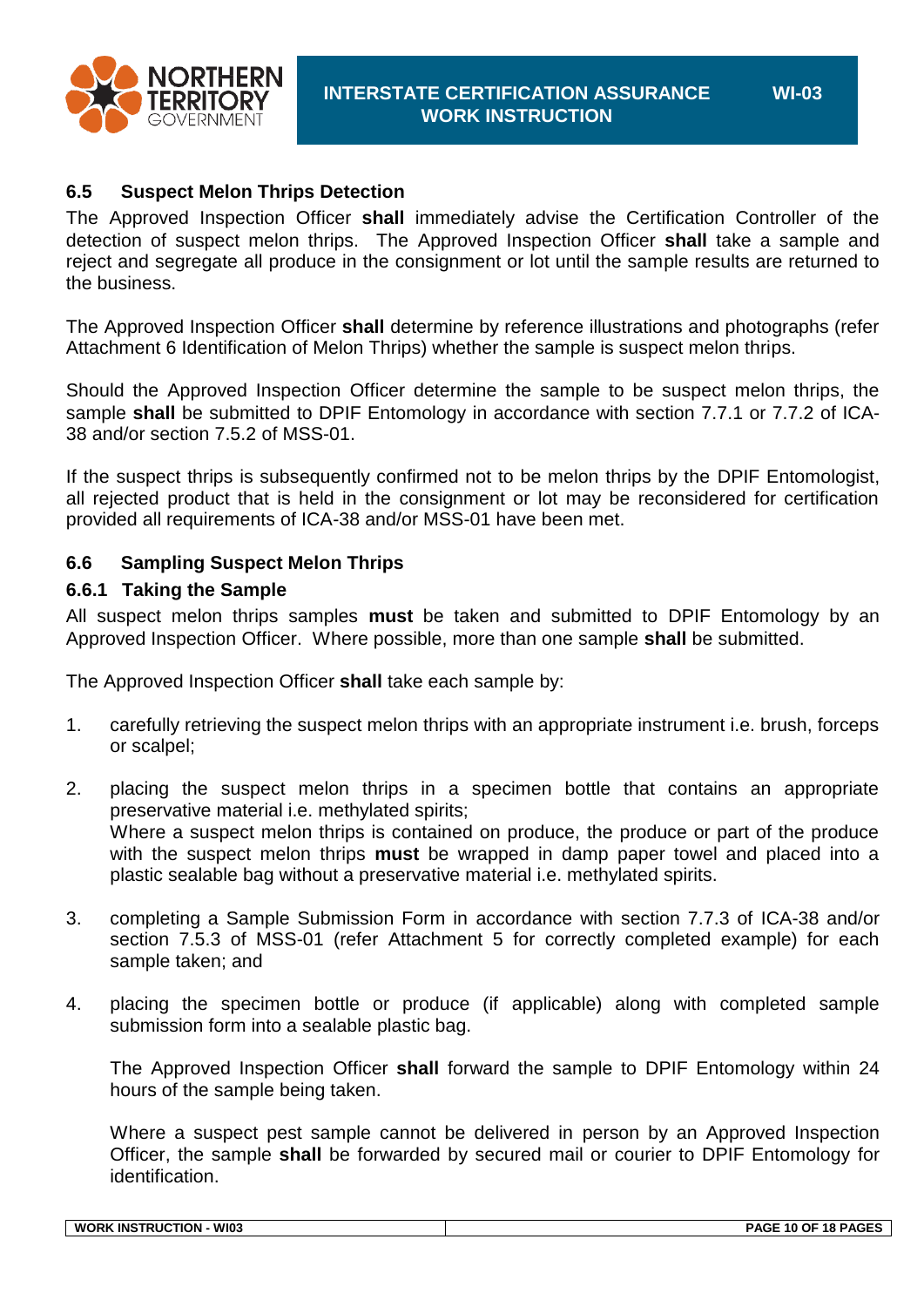

#### **6.7 Issuance of a Plant Health Assurance Certificate**

Following examination of the produce and when the Approved Inspection Officer is satisfied that all the conditions and restrictions associated with the produce described on the Melon Thrips Inspection Record have been met the Approved Inspection Officer **shall** issue a Plant Health Assurance Certificate in accordance with ICA-38 and/or MSS-01 and Guidelines for Completion of Plant Health Assurance Certificates (WI-02).

#### **7. ATTACHMENTS**

| (COMPLETED EXAMPLE) | <b>Melon Thrips Inspection Record</b> | Attachment 1 |
|---------------------|---------------------------------------|--------------|
| (COMPLETED EXAMPLE) | <b>Melon Thrips Inspection Record</b> | Attachment 2 |
| (COMPLETED EXAMPLE) | <b>Melon Thrips Inspection Record</b> | Attachment 3 |
| (COMPLETED EXAMPLE) | <b>Melon Thrips Inspection Record</b> | Attachment 4 |
| (COMPLETED EXAMPLE) | Sample Submission Form                | Attachment 5 |
|                     | <b>Identification of Melon Thrips</b> | Attachment 6 |

**WI-03**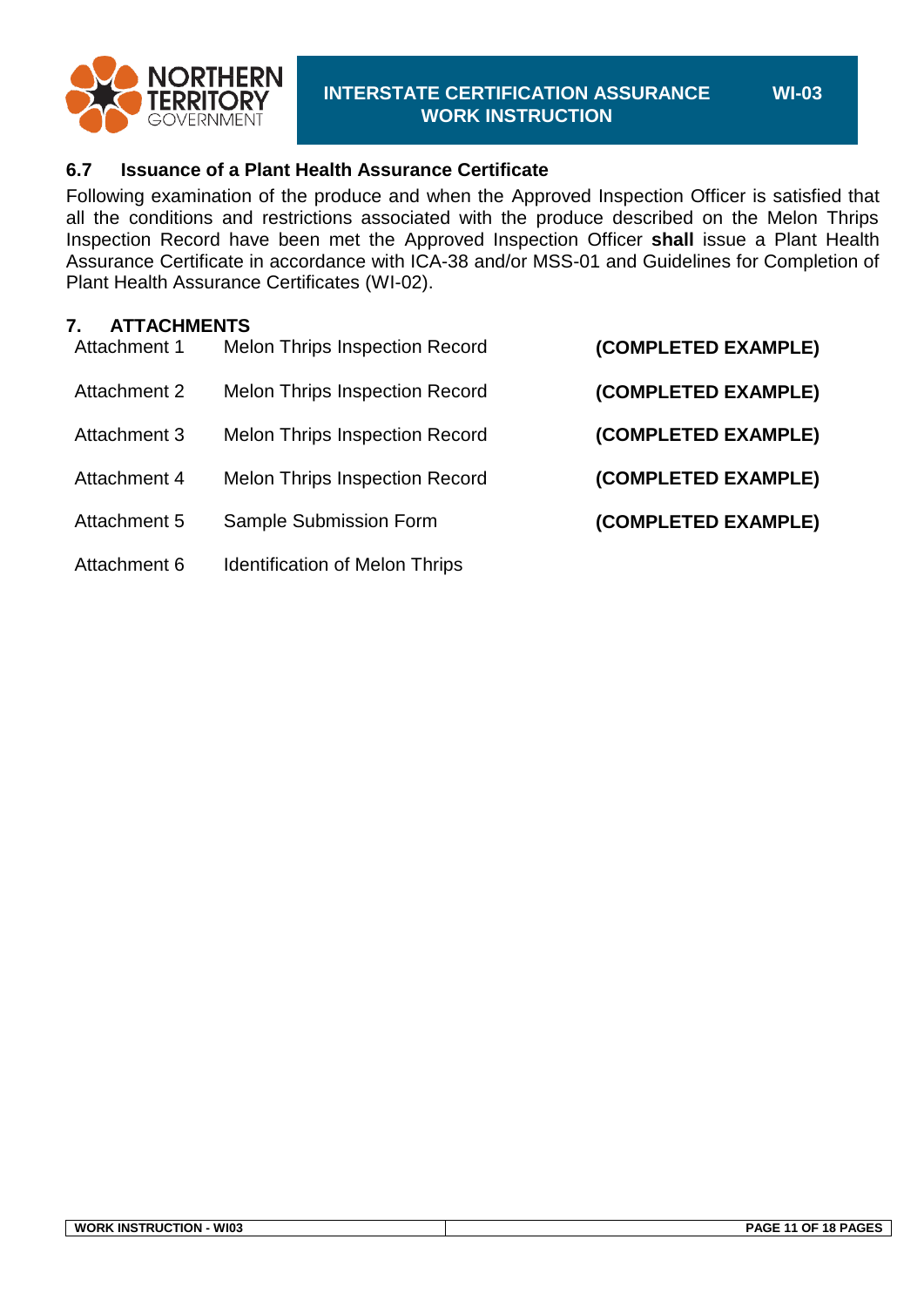<span id="page-11-0"></span>

| Date of Inspection 23/12/11       |                                                                             |                                     | Package Identification      |                                                                                                        |  |
|-----------------------------------|-----------------------------------------------------------------------------|-------------------------------------|-----------------------------|--------------------------------------------------------------------------------------------------------|--|
| Place of Inspection Smith Produce |                                                                             |                                     | IP Number (if applicable)   |                                                                                                        |  |
| Beddington Road, Humpty Doo 0836  |                                                                             |                                     | A9999                       |                                                                                                        |  |
|                                   |                                                                             | Name of Approved Inspection Officer |                             | Name & Address of Grower and or Packer (if<br>multiple, list in comments/findings column) $A.$ $Smith$ |  |
| A.I. Person                       |                                                                             |                                     |                             | Beddington Road, Humpty Doo<br>0836                                                                    |  |
| <b>Inspection Type</b>            |                                                                             |                                     |                             | Produce Type (if multiple, list in comments/findings column)                                           |  |
| $\Box$ End-point                  |                                                                             |                                     |                             | Tomatoes                                                                                               |  |
| ⊠ In-line                         |                                                                             |                                     |                             |                                                                                                        |  |
| <b>Inspection Rate</b>            |                                                                             |                                     |                             | Total Number of Packages in Consignment/Lot (list<br>separately if multiple commodities)               |  |
| ☑ 600 Unit                        |                                                                             |                                     |                             | 1050 cartons                                                                                           |  |
| $\square$ 2%                      |                                                                             |                                     |                             |                                                                                                        |  |
| Notes:                            |                                                                             |                                     |                             | PHAC No(s) 9993,9994,9995                                                                              |  |
| Package<br>No.                    | Time<br>sample<br>taken (in-<br>line only                                   | Number of<br>Units                  | Total<br>Number of<br>Units | <b>Comments/Findings</b>                                                                               |  |
| $\mathbf 1$                       | 8:30am                                                                      | 80                                  | 80                          |                                                                                                        |  |
| $\overline{2}$                    | 8:30am                                                                      | 20                                  | 100                         |                                                                                                        |  |
| 3                                 | $9:00$ am                                                                   | 60                                  | 160                         |                                                                                                        |  |
| 4                                 | $9:00$ am                                                                   | 40                                  | 200                         | 1 rot - discarded                                                                                      |  |
| 5                                 | $9:30$ am                                                                   | 55                                  | 255                         |                                                                                                        |  |
| 6                                 | $9:30$ am                                                                   | 45                                  | 300                         |                                                                                                        |  |
| 7                                 | 10:00am                                                                     | 68                                  | 368                         | 1 cut - níl found                                                                                      |  |
| 8                                 | 10:00am                                                                     | 32                                  | 400                         |                                                                                                        |  |
| 9                                 | 10:30am                                                                     | 77                                  | 477                         |                                                                                                        |  |
| 10                                | 10:30am                                                                     | 23                                  | 500                         |                                                                                                        |  |
| 11                                | 11:00am                                                                     | 61                                  | 561                         |                                                                                                        |  |
| 12                                | 11:00am                                                                     | 39                                  | 600                         |                                                                                                        |  |
| 13                                |                                                                             |                                     |                             |                                                                                                        |  |
| 14                                |                                                                             |                                     |                             |                                                                                                        |  |
| 15                                |                                                                             |                                     |                             |                                                                                                        |  |
| 16                                |                                                                             |                                     |                             |                                                                                                        |  |
| Pass                              | $\checkmark$<br>Fail<br>Signature of Approved Inspection Officer: AJ Person |                                     |                             |                                                                                                        |  |
|                                   | Actions resulting from a suspected detection of a quarantine pest           |                                     |                             |                                                                                                        |  |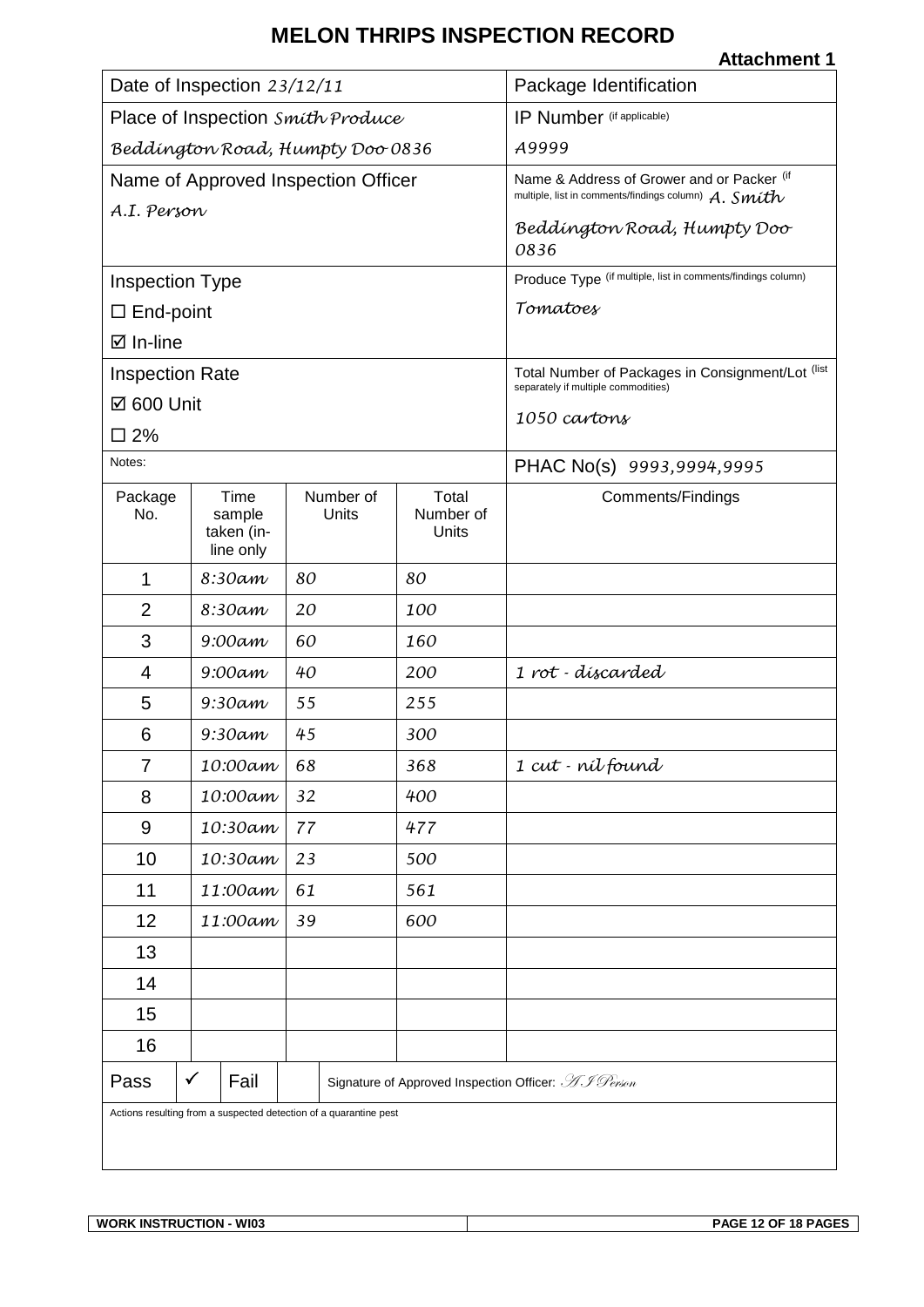<span id="page-12-0"></span>

| Date of Inspection 23/12/11                                                         |                                           |                    | Package Identification                                                                             |                                                                                          |
|-------------------------------------------------------------------------------------|-------------------------------------------|--------------------|----------------------------------------------------------------------------------------------------|------------------------------------------------------------------------------------------|
| Place of Inspection Smith Produce                                                   |                                           |                    | IP Number (if applicable)                                                                          |                                                                                          |
| Beddington Road, Humpty Doo 0836                                                    |                                           |                    | A9999                                                                                              |                                                                                          |
| Name of Approved Inspection Officer                                                 |                                           |                    | Name & Address of Grower and or Packer (if<br>multiple, list in comments/findings column) A. Smith |                                                                                          |
| A.I. Person                                                                         |                                           |                    |                                                                                                    | Beddington Road, Humpty<br>Dov<br>0836                                                   |
| <b>Inspection Type</b>                                                              |                                           |                    |                                                                                                    | Produce Type (if multiple, list in comments/findings column)                             |
| $\square$ End-point                                                                 |                                           |                    |                                                                                                    | Tomatoes                                                                                 |
| $\boxtimes$ In-line                                                                 |                                           |                    |                                                                                                    |                                                                                          |
| <b>Inspection Rate</b>                                                              |                                           |                    |                                                                                                    | Total Number of Packages in Consignment/Lot (list<br>separately if multiple commodities) |
| $\square$ 600 Unit                                                                  |                                           |                    |                                                                                                    |                                                                                          |
| ☑ 2%                                                                                |                                           |                    |                                                                                                    | 1050 cartons                                                                             |
| Notes:                                                                              |                                           |                    |                                                                                                    | PHAC No(s) 8993,8994,8995                                                                |
| Package<br>No.                                                                      | Time<br>sample<br>taken (in-<br>line only | Number of<br>Units | Total<br>Number of<br>Units                                                                        | Comments/Findings                                                                        |
| 1                                                                                   | 8:15am                                    | 88                 | 88                                                                                                 |                                                                                          |
| $\overline{2}$                                                                      | 8:30am                                    | 81                 | 169                                                                                                |                                                                                          |
| 3                                                                                   | 8:45am                                    | 80                 | 249                                                                                                | 2 cut - nílfound                                                                         |
| 4                                                                                   | $9:00$ am                                 | 85                 | 334                                                                                                |                                                                                          |
| 5                                                                                   | 9:15am                                    | 72                 | 406                                                                                                |                                                                                          |
| 6                                                                                   | $9:30$ am                                 | 66                 | 472                                                                                                |                                                                                          |
| $\overline{7}$                                                                      | 9:45am                                    | 85                 | 557                                                                                                | 1 cut - níl found                                                                        |
| 8                                                                                   | 10:00am                                   | 67                 | 624                                                                                                |                                                                                          |
| 9                                                                                   | 10:15am                                   | 81                 | 705                                                                                                |                                                                                          |
| 10                                                                                  | 10:30am                                   | 84                 | 789                                                                                                |                                                                                          |
| 11                                                                                  | 10:45am                                   | 56                 | 845                                                                                                |                                                                                          |
| 12                                                                                  | 11:00am                                   | 83                 | 928                                                                                                |                                                                                          |
| 13                                                                                  |                                           |                    |                                                                                                    |                                                                                          |
| 14                                                                                  |                                           |                    |                                                                                                    |                                                                                          |
| 15                                                                                  |                                           |                    |                                                                                                    |                                                                                          |
| 16                                                                                  |                                           |                    |                                                                                                    |                                                                                          |
| $\checkmark$<br>Signature of Approved Inspection Officer: AJ Person<br>Fail<br>Pass |                                           |                    |                                                                                                    |                                                                                          |
| Actions resulting from a suspected detection of a quarantine pest                   |                                           |                    |                                                                                                    |                                                                                          |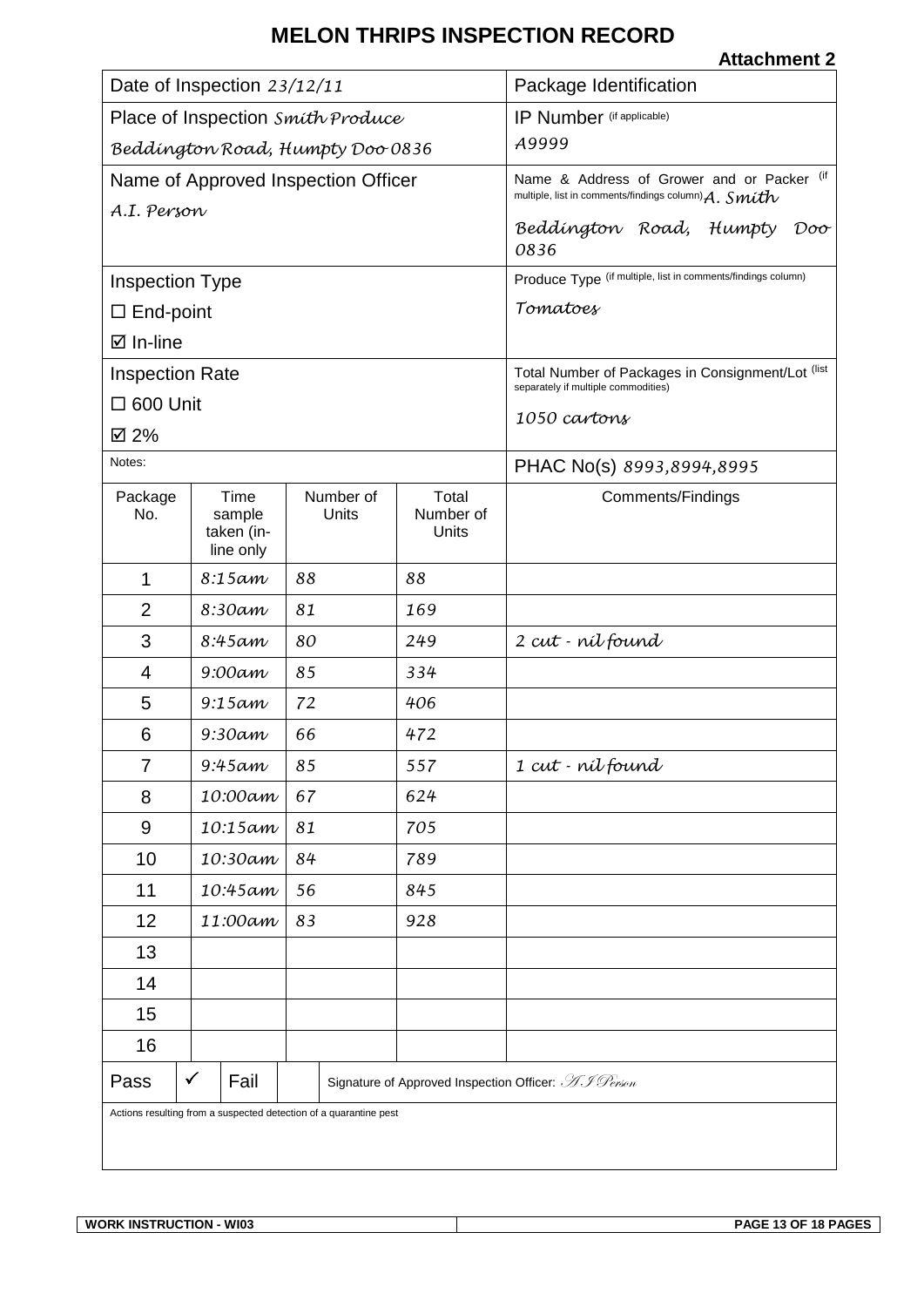<span id="page-13-0"></span>

| Date of Inspection 23/12/11            |                                                                             |                                     | Package Identification      |                                                                                              |  |
|----------------------------------------|-----------------------------------------------------------------------------|-------------------------------------|-----------------------------|----------------------------------------------------------------------------------------------|--|
| Place of Inspection Bale Fresh Produce |                                                                             |                                     | IP Number (if applicable)   |                                                                                              |  |
| Hopewell Road, Berry Springs 0837      |                                                                             |                                     |                             | A. Smith A9898B. Brown A9991, C.<br>$Blogx$ A9992                                            |  |
|                                        |                                                                             | Name of Approved Inspection Officer |                             | (if<br>Name & Address of Grower and or Packer<br>multiple, list in comments/findings column) |  |
| A.I. Person                            |                                                                             |                                     |                             |                                                                                              |  |
| <b>Inspection Type</b>                 |                                                                             |                                     |                             | Produce Type (if multiple, list in comments/findings column)                                 |  |
| ☑ End-point                            |                                                                             |                                     |                             |                                                                                              |  |
| $\Box$ In-line                         |                                                                             |                                     |                             |                                                                                              |  |
| <b>Inspection Rate</b>                 |                                                                             |                                     |                             | Total Number of Packages in Consignment/Lot (list<br>separately if multiple commodities)     |  |
| ☑ 600 Unit                             |                                                                             |                                     |                             | Tomato 72 cartons, Rockmelon 56 cartons,                                                     |  |
| $\square$ 2%<br>Notes:                 |                                                                             |                                     |                             | Squash 144 carton, Zucchini 72 cartons                                                       |  |
|                                        |                                                                             |                                     |                             | <b>PHAC No(s) 8991</b>                                                                       |  |
| Package<br>No.                         | Time<br>sample<br>taken (in-<br>line only                                   | Number of<br>Units                  | Total<br>Number of<br>Units | <b>Comments/Findings</b>                                                                     |  |
| 1                                      |                                                                             | 88                                  | 88                          | Tomato A Smith Beddington Rd Humpty Doo 0836                                                 |  |
| $\overline{2}$                         |                                                                             | 38                                  | 126                         | Tomato A Smith Beddington Rd Humpty Doo 0836                                                 |  |
| 3                                      |                                                                             | 20                                  | 146                         | Rockmelon B Brown Stow Road Humpty Doo 0836                                                  |  |
| 4                                      |                                                                             | 20                                  | 166                         | Rockmelon B Brown Stow Road Humpty Doo 0836                                                  |  |
| 5                                      |                                                                             | 20                                  | 186                         | Rockmelon B Brown Stow Road Humpty Doo 0836                                                  |  |
| 6                                      |                                                                             | 20                                  | 206                         | Rockmelon B Brown Stow Road Humpty Doo 0836                                                  |  |
| 7                                      |                                                                             | 16                                  | 222                         | Rockmelon B Brown Stow Road Humpty Doo 0836                                                  |  |
| 8                                      |                                                                             | 161                                 | 383                         | Button Squash C Blogs Reeedsbed Rd Darwin River<br>0837                                      |  |
| 9                                      |                                                                             | 91                                  | 474                         | Button Squash C Blogs Reeedsbed Rd Darwin River<br>0837                                      |  |
| 10                                     |                                                                             | 67                                  | 541                         | Zucchíní C Blogs Reedsbed Rd, Darwin River 0837                                              |  |
| 11                                     |                                                                             | 59                                  | 600                         | Zucchini C Blogs Reedsbed Rd, Darwin River 0837                                              |  |
| 12                                     |                                                                             |                                     |                             |                                                                                              |  |
| 13                                     |                                                                             |                                     |                             |                                                                                              |  |
| 14                                     |                                                                             |                                     |                             |                                                                                              |  |
| 15                                     |                                                                             |                                     |                             |                                                                                              |  |
| 16                                     |                                                                             |                                     |                             |                                                                                              |  |
| Pass                                   | $\checkmark$<br>Fail<br>Signature of Approved Inspection Officer: AJ Person |                                     |                             |                                                                                              |  |
|                                        | Actions resulting from a suspected detection of a quarantine pest           |                                     |                             |                                                                                              |  |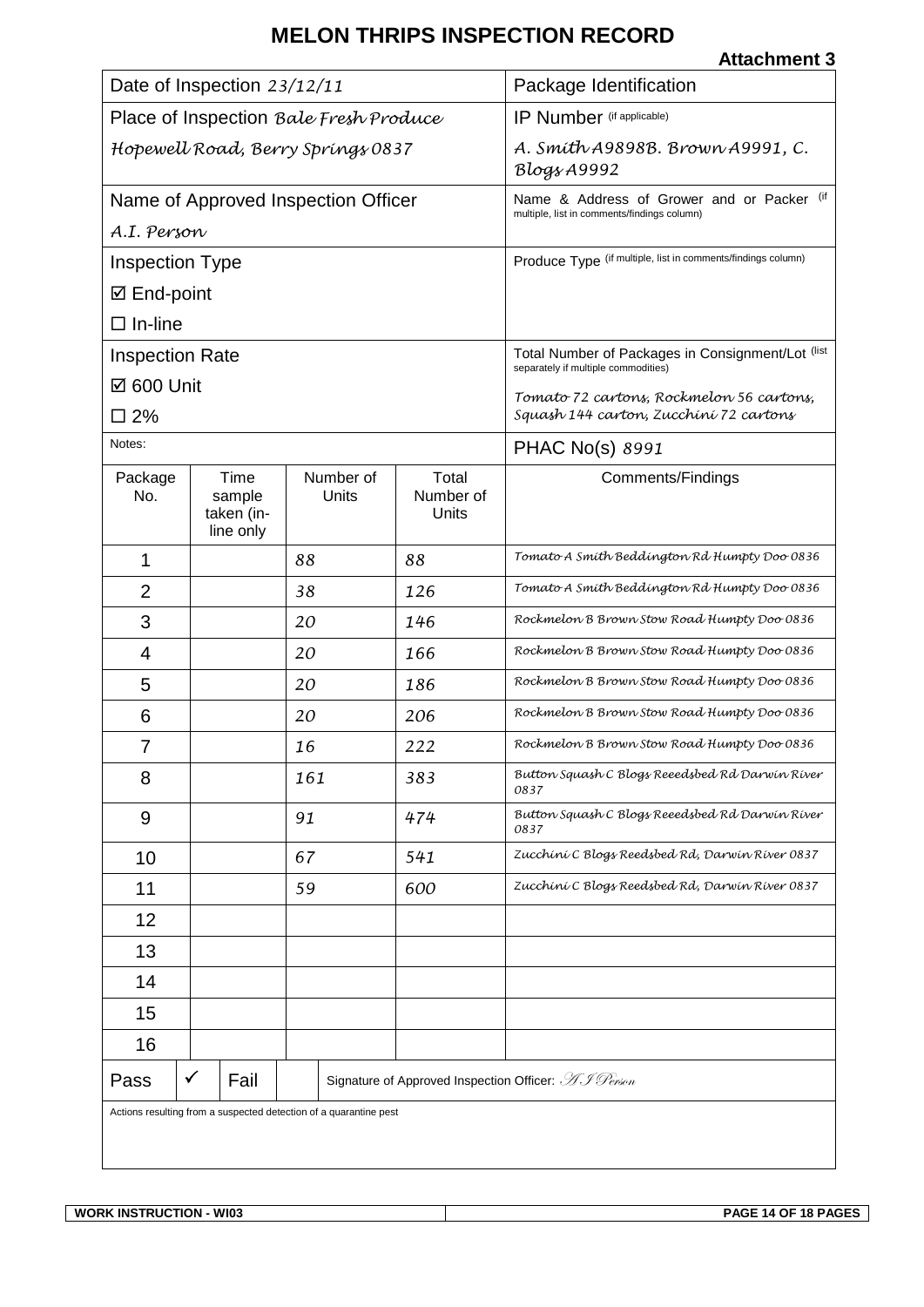|                                                                   | Date of Inspection 23/12/11               |                                        | Package Identification                                                                              |                                                     |  |  |  |
|-------------------------------------------------------------------|-------------------------------------------|----------------------------------------|-----------------------------------------------------------------------------------------------------|-----------------------------------------------------|--|--|--|
|                                                                   |                                           | Place of Inspection Bale Fresh Produce | IP Number (if applicable)                                                                           |                                                     |  |  |  |
|                                                                   |                                           | Hopewell Road Berry Springs 0837       | A9999                                                                                               |                                                     |  |  |  |
|                                                                   |                                           | Name of Approved Inspection Officer    | Name & Address of Grower and or Packer (if<br>multiple, list in comments/findings column) $J.Smith$ |                                                     |  |  |  |
| A.I. Person                                                       |                                           |                                        | Stow Rd, Humpty Doo 0836                                                                            |                                                     |  |  |  |
| <b>Inspection Type</b>                                            |                                           |                                        | Produce Type (if multiple, list in comments/findings column)                                        |                                                     |  |  |  |
| ☑ End-point                                                       |                                           |                                        | Capsicum                                                                                            |                                                     |  |  |  |
| $\Box$ In-line                                                    |                                           |                                        |                                                                                                     |                                                     |  |  |  |
| <b>Inspection Rate</b>                                            |                                           |                                        | Total Number of Packages in Consignment/Lot (list                                                   |                                                     |  |  |  |
| $\Box$ 600 Unit                                                   |                                           |                                        | separately if multiple commodities)                                                                 |                                                     |  |  |  |
| ☑ 2%                                                              |                                           |                                        | 720 cavtons                                                                                         |                                                     |  |  |  |
| Notes:                                                            |                                           |                                        | <b>PHAC No(s) 8884</b>                                                                              |                                                     |  |  |  |
| Package<br>No.                                                    | Time<br>sample<br>taken (in-<br>line only | Number of<br>Units                     | Total<br>Number of<br>Units                                                                         | Comments/Findings                                   |  |  |  |
| 1                                                                 |                                           | 35                                     | 35                                                                                                  |                                                     |  |  |  |
| $\overline{2}$                                                    |                                           | 42                                     | 77                                                                                                  |                                                     |  |  |  |
| 3                                                                 |                                           | 41                                     | 118                                                                                                 | 2 cut - nílfound                                    |  |  |  |
| 4                                                                 |                                           | 40                                     | 158                                                                                                 |                                                     |  |  |  |
| 5                                                                 |                                           | 40                                     | 198                                                                                                 |                                                     |  |  |  |
| 6                                                                 |                                           | 44                                     | 242                                                                                                 |                                                     |  |  |  |
| $\overline{7}$                                                    |                                           | 45                                     | 287                                                                                                 | 1 cut - níl found                                   |  |  |  |
| 8                                                                 |                                           | 47                                     | 334                                                                                                 |                                                     |  |  |  |
| 9                                                                 |                                           | 41                                     | 375                                                                                                 |                                                     |  |  |  |
| 10                                                                | 41<br>416                                 |                                        |                                                                                                     |                                                     |  |  |  |
| 11                                                                |                                           | 41<br>457                              |                                                                                                     |                                                     |  |  |  |
| 12                                                                |                                           | 37                                     | 494                                                                                                 | 2 cut - nílfound                                    |  |  |  |
| 13                                                                |                                           | 38                                     | 532                                                                                                 |                                                     |  |  |  |
| 14                                                                |                                           | 44                                     | 576                                                                                                 |                                                     |  |  |  |
| 15                                                                |                                           | 33                                     | 609                                                                                                 |                                                     |  |  |  |
| 16                                                                |                                           |                                        |                                                                                                     |                                                     |  |  |  |
| Pass                                                              | $\checkmark$<br>Fail                      |                                        |                                                                                                     | Signature of Approved Inspection Officer: AJ Person |  |  |  |
| Actions resulting from a suspected detection of a quarantine pest |                                           |                                        |                                                                                                     |                                                     |  |  |  |
|                                                                   |                                           |                                        |                                                                                                     |                                                     |  |  |  |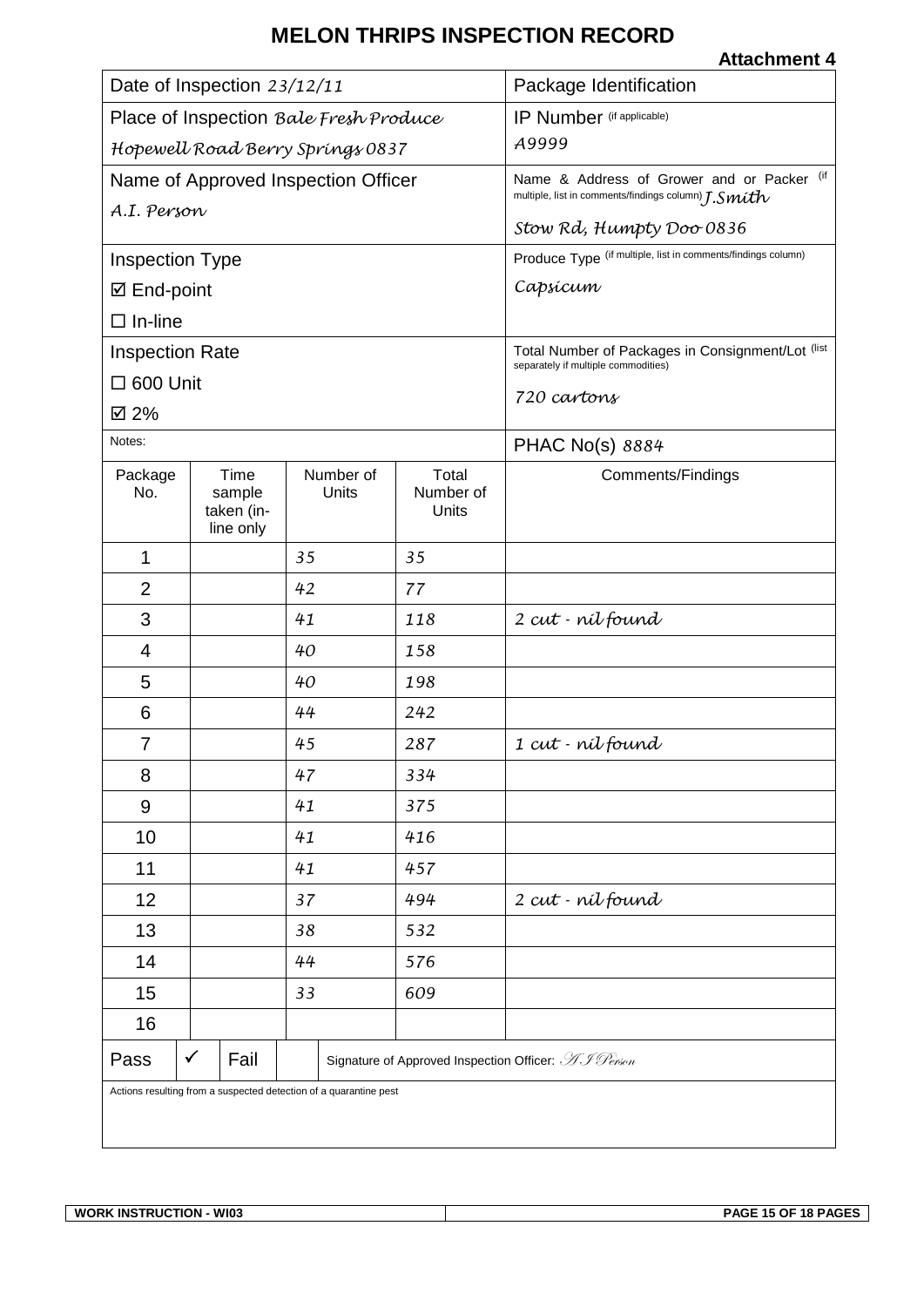## **SAMPLE SUBMISSION FORM**

<span id="page-15-0"></span>

| <b>APPROVED INSPECTION PERSON DETAILS</b>                                                                                                                                                     |                                     |                                          |                                                                                                                                           |                                                  |                      |  |  |  |  |
|-----------------------------------------------------------------------------------------------------------------------------------------------------------------------------------------------|-------------------------------------|------------------------------------------|-------------------------------------------------------------------------------------------------------------------------------------------|--------------------------------------------------|----------------------|--|--|--|--|
| Approved<br>Inspection Officer $ C. \text{ Smith} $<br>Name                                                                                                                                   |                                     |                                          |                                                                                                                                           | IP Number of<br>Accredited<br><b>Business</b>    | A9898                |  |  |  |  |
| Name and                                                                                                                                                                                      |                                     |                                          |                                                                                                                                           | Type of produce                                  | Type of produce:     |  |  |  |  |
| address of<br>grower/packer or                                                                                                                                                                | B Brown Stow Rd, Humptywhich sample |                                          |                                                                                                                                           | & quantity from                                  | Rockmelon            |  |  |  |  |
| IP number of the<br>produce that                                                                                                                                                              | Doo 0836                            |                                          |                                                                                                                                           | was taken                                        | Quantity of produce: |  |  |  |  |
| sample was taken                                                                                                                                                                              |                                     |                                          |                                                                                                                                           |                                                  | 350 cartons          |  |  |  |  |
| Date sample was<br>23/11/11<br>taken                                                                                                                                                          |                                     |                                          |                                                                                                                                           | Date sample was<br>submitted to<br>Diagnostician | 23/11/11             |  |  |  |  |
| Contact<br>Telephone No                                                                                                                                                                       |                                     | 08 8988 6145                             |                                                                                                                                           | Email/Fax No                                     | 08 8988 6145         |  |  |  |  |
|                                                                                                                                                                                               |                                     |                                          |                                                                                                                                           |                                                  |                      |  |  |  |  |
| <b>SAMPLE DETAILS</b>                                                                                                                                                                         |                                     |                                          |                                                                                                                                           |                                                  |                      |  |  |  |  |
| Type of Sample: (e.g. insect, leaves, seeds)                                                                                                                                                  |                                     |                                          | ínsect                                                                                                                                    |                                                  |                      |  |  |  |  |
| Diagnosis request: (e.g. identify insect, disease,<br>seed)                                                                                                                                   |                                     |                                          | Confírm whether melon thríps or not                                                                                                       |                                                  |                      |  |  |  |  |
| Sample details:<br>Describe where, when and how the sample<br>was taken. Include the type produce or crop<br>the sample was taken from, who took the<br>sample and why diagnosis is required. |                                     |                                          | Sample taken by C Smith at Reedsbed Rd Berry<br>Springs 0837 on Rockmelons.<br>Diagnosis required for market access to South<br>Australía |                                                  |                      |  |  |  |  |
| <b>DIAGNOSIS DETAILS - For Diagnostician Use Only</b>                                                                                                                                         |                                     |                                          |                                                                                                                                           |                                                  |                      |  |  |  |  |
| Date Sample Received 23/11/11                                                                                                                                                                 |                                     |                                          |                                                                                                                                           | Date Sample Diagnosed 23/11/11                   |                      |  |  |  |  |
|                                                                                                                                                                                               |                                     | Confirmed as Melon Thrips (Thrips palmi) |                                                                                                                                           |                                                  |                      |  |  |  |  |
| Diagnosis Result                                                                                                                                                                              |                                     |                                          |                                                                                                                                           |                                                  |                      |  |  |  |  |
| <b>Method of Diagnosis</b>                                                                                                                                                                    |                                     | Microscope                               |                                                                                                                                           |                                                  |                      |  |  |  |  |
| Comments                                                                                                                                                                                      |                                     |                                          |                                                                                                                                           |                                                  |                      |  |  |  |  |
| Diagnostician Name                                                                                                                                                                            |                                     | B. Bugg                                  |                                                                                                                                           | <b>Diagnostician Position</b>                    | Senior Entomologist  |  |  |  |  |
| Signature                                                                                                                                                                                     |                                     | B. Bugg                                  |                                                                                                                                           | Date                                             | 23/11/11             |  |  |  |  |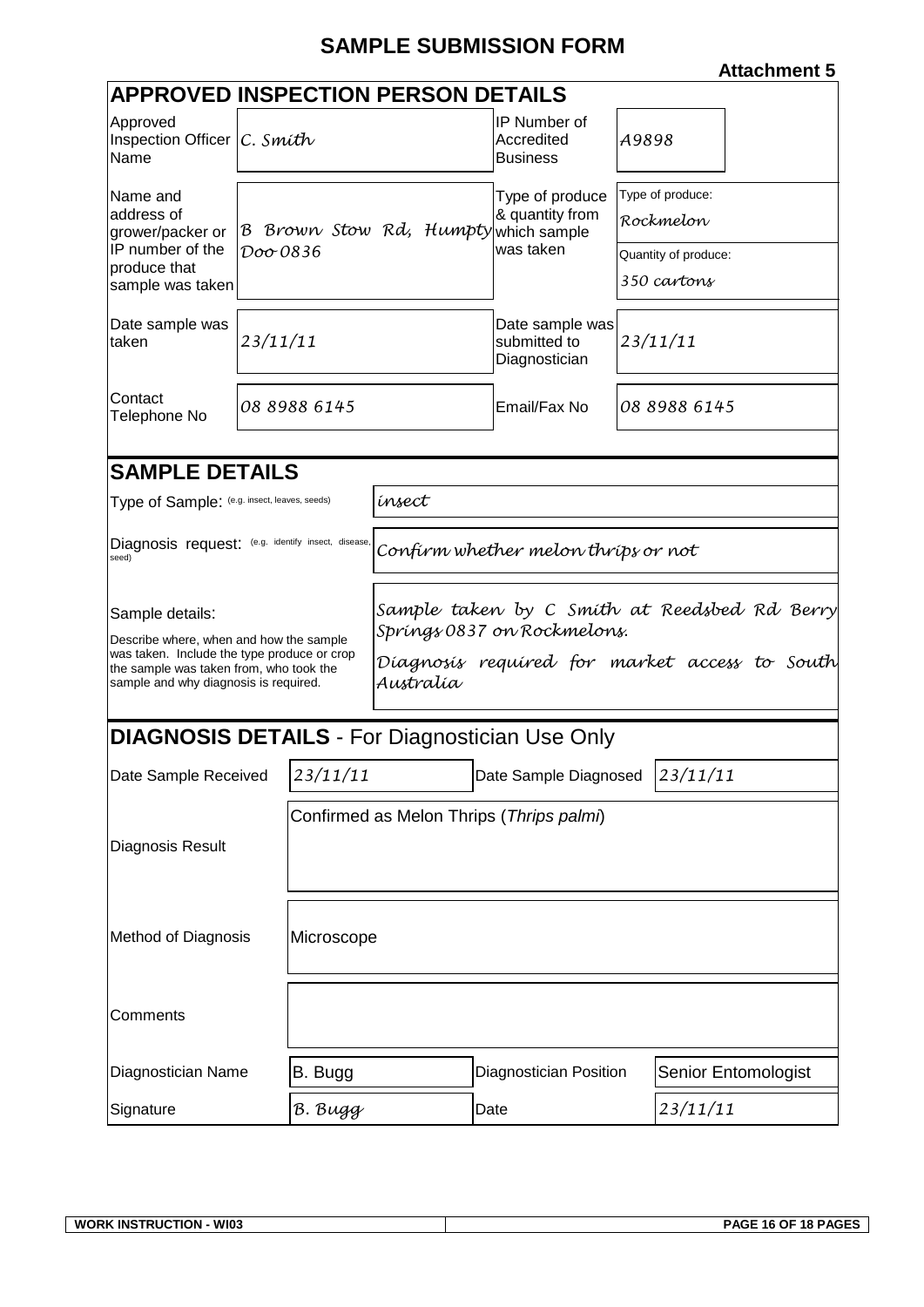## **IDENTIFICATION OF MELON THRIPS**

#### <span id="page-16-0"></span>**Melon Thrips** (*Thrips palmi* Karney) **Host Range**

Melon thrips have a wide range of fruit, vegetable, ornamental and weed hosts but are best known as a pest in crops of Cucurbitaceae and Solanaceae. Crops most affected by melon thrips include beans, capsicum, chilli, cucumber, eggplant, melons, okra, pumpkin, tomato, silverbeet, squash, watermelon and zucchini. Weed hosts include pigweed, amaranthus, gomphrena and potato weed as well as a variety of weeds of the cucurbit and solanum families such as Devil's Fig (*Solanum torvum*).

#### **Detection and Identification**

Melon thrips injure infested plants by killing surface cells with their piercing and sucking mouthparts. Feeding normally occurs on foliage but flowers and fruit may be preferred feeding sites on some plant species. Leaves become yellow, white or brown and then crinkle and die. Heavily infested crops often acquire a silver to bronze colour.

Damaged terminal growth may be discoloured, stunted and deformed. Fruit may abort or develop scar tissue as a result of melon thrips feeding under the calyx of expanding fruit.

Melon thrips are very small and resemble many other common thrips species and therefore require specialist identification. Samples of suspected melon thrips must be submitted to an Approved Taxonomist for identification.

#### **Life Cycle**

**Eggs** are kidney-shaped, colourless to pale yellowish-white and measure only 0.25 mm in length. Eggs are normally deposited in leaf tissue in a slit cut by the female but can also be deposited in flowers and fruit. Females can produce up to 200 eggs but average approximately 50 per female.

**Larvae** resemble the adult in general body form though they lack wings and are smaller. There are two instars or stages during the larval development



period. Larvae feed in groups, particularly along the leaf midrib and veins, usually on older leaves. On completion of the larval stage the insect normally descends to the soil or leaf litter where it constructs a small earthern chamber as a pupation site.

**Pupa** progress through two instars, the prepupal instar which is nearly inactive and the pupal instar which is inactive. Both instars are non-feeding. The prepupae and pupae



resemble the adult and larval forms except they possess wing pads.

**Adults** are winged, pale green to orange in colour, cigar-shaped and measure from 0.8 to 1.3 mm in length. A black line, resulting from the juncture of the wings, runs along the back of the body. Adults tend to feed on young growth and are most commonly found on the undersides of the leaves but can also occur on flowers and fruits.

**WORK INSTRUCTION - WI03 PAGE 17 OF 18 PAGES**